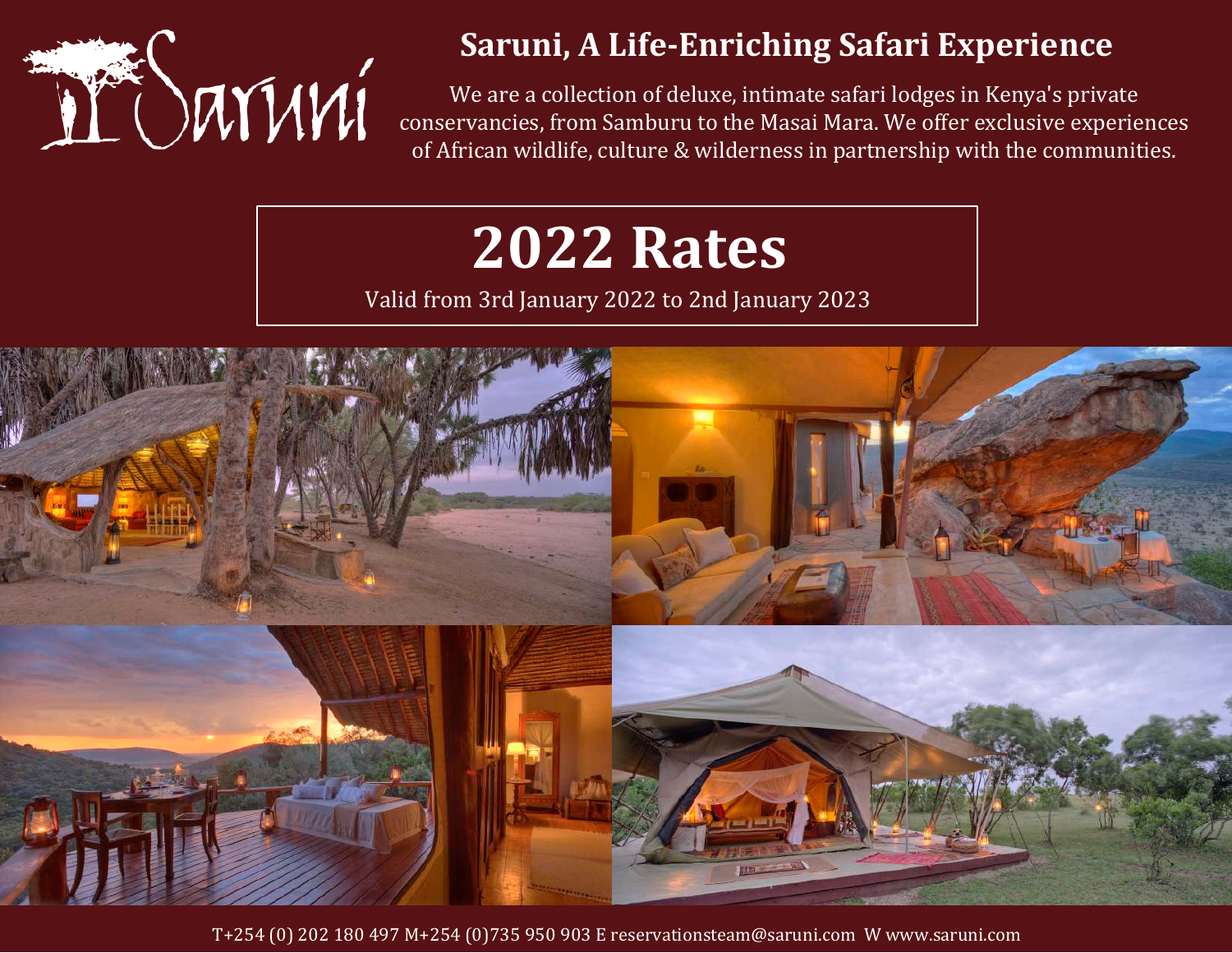

# Saruni Samburu 2022 Rates

| <b>2022 SEASON:</b><br>Rates from 03 January 2022 to<br>02 January 2023                 | PER ADULT<br><b>SHARING BASIS</b><br><b>US\$ PPPN</b> | CHILD AGED $5-16*$<br><b>US\$ PPPN</b> | SINGLE OCCUPANCY<br><b>US\$ PPPN</b> | PER UNIT - PER NIGHT<br><b>FAMILY VILLA</b>                                            | <b>CONSERVATION FEES**</b><br><b>US\$ PPPN</b> |                           |
|-----------------------------------------------------------------------------------------|-------------------------------------------------------|----------------------------------------|--------------------------------------|----------------------------------------------------------------------------------------|------------------------------------------------|---------------------------|
|                                                                                         |                                                       |                                        |                                      | US\$ (UP TO $4$ PAX)<br>(any additional adult/child,<br>standard sharing rate applies) | <b>ADULT</b>                                   | <b>CHILD</b><br>AGED 5-16 |
| <b>High Season</b><br>July, August, September and<br>20 December 2022 - 02 January 2023 | \$860                                                 | \$430                                  | \$1,030                              | \$3,440                                                                                | \$116                                          | \$58                      |
| Mid-Season<br>03 January - end February, June,<br>October & 01-19 December 2022         | \$700                                                 | \$350                                  | \$830                                | \$2,800                                                                                | \$116                                          | \$58                      |
| <b>Low Season</b><br>March, April, May & November 2022                                  | \$500                                                 | \$250                                  | \$620                                | \$2,000                                                                                | \$116                                          | \$58                      |

All rates are in US\$ and per person per night (pppn) or per unit per night (pupn). Rates are subject to change with notice. Accommodation is subject to availability.

\* Children under the age of 5 stay free of charge when sharing with parents/adults. See the Child Policy section in the accompanying Booking Procedures, Terms & Conditions.

\*\* Conservation fees are subject to change by the private conservancies in which we operate.

No Easter, Christmas or New Year supplements.

All guests travelling to Saruni must have comprehensive travel insurance, medical insurance and emergency evacuation coverage.

## Included Excluded

- Full-board accommodation & limited laundry service
- Soft drinks, house wines, beers & select non-luxury spirits
- Shared day & night game drives in 4x4 vehicles and guided bush walks
- Bush meals, sundowner & picnic excursions
- One complimentary Back & Neck massage (30 min.) per room per stay
- Warriors Academy (upon request and bookable in advance)
- Cultural village visit transfers
- Return airstrip transfers
- VAT & taxes

- Conservation fees (indicated above)
- Premium drinks (champagne, luxury spirits and special wines)
- Additional Wellbeing Space treatments
- Exclusive use of vehicle (US\$350 per day)
- Own private guides (contact us for rates)
- Late departure fees (US\$150 per adult / US\$75 per child)
- Lunch on day of departure (US\$35)
- Cultural village visit entry fees
- Any payable extra services
- Gratuities to staff & guides and anything of a personal nature
- Temporary Flying Doctors cover
- All statutory increases beyond our control

Due to the Covid-19 global pandemic, we have amended our standard Booking Procedures, Terms & Conditions. Any bookings are bound by the temporary terms and conditions in place at the time of booking, a copy of which can be accessed via our website, www.saruni.com, and which will be provided by our Reservations Team upon booking enquiry and confirmation and/or upon request.

### T+254 (0) 202 180 497 M+254 (0)735 950 903 E reservationsteam@saruni.com W www.saruni.com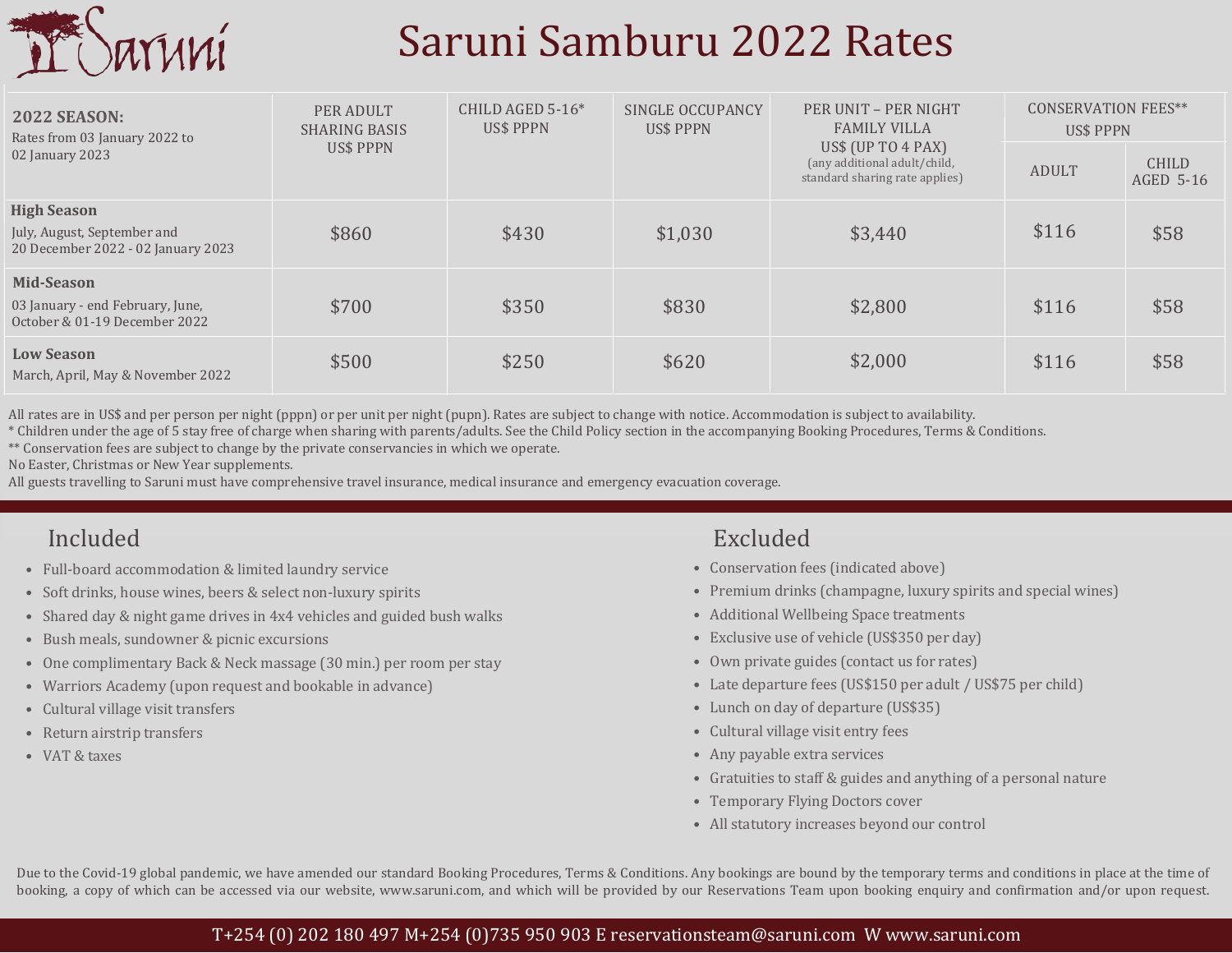

# Saruni Rhino 2022 Rates

| <b>2022 SEASON:</b><br>Rates from 03 January 2022 to<br>02 January 2023                 | PER ADULT<br><b>SHARING BASIS</b><br>US\$ PPPN<br>$(2 \text{ nights'} \text{min. stay})^*$ | CHILD AGED 5-16 $**$<br>US\$ PPPN<br>$(2 \text{ nights'} \text{min. stay})^*$ | SINGLE OCCUPANCY<br><b>US\$ PPPN</b><br>$(2$ nights' min. stay)* | PER UNIT - PER NIGHT<br><b>FAMILY BANDA</b><br>US\$ (UP TO $4$ PAX)<br>$(2$ nights' min. stay)*<br>(any additional adult/child,<br>standard sharing rate applies) | CONSERVATION + RHINO<br>TRACKING TOTAL FEES<br>$USS$ PPPN***<br>$(2 \text{ nights'} \text{min. stay})^*$ |                           |
|-----------------------------------------------------------------------------------------|--------------------------------------------------------------------------------------------|-------------------------------------------------------------------------------|------------------------------------------------------------------|-------------------------------------------------------------------------------------------------------------------------------------------------------------------|----------------------------------------------------------------------------------------------------------|---------------------------|
|                                                                                         |                                                                                            |                                                                               |                                                                  |                                                                                                                                                                   | ADULT                                                                                                    | <b>CHILD</b><br>AGED 5-16 |
| <b>High Season</b><br>July, August, September and<br>20 December 2022 - 02 January 2023 | \$860                                                                                      | \$430                                                                         | \$1,030                                                          | \$3,440                                                                                                                                                           | \$175                                                                                                    | \$58                      |
| Mid-Season<br>03 January - end February, June,<br>October & 01-19 December 2022         | \$700                                                                                      | \$350                                                                         | \$830                                                            | \$2,800                                                                                                                                                           | \$175                                                                                                    | \$58                      |
| <b>Low Season</b><br>March, April, May & November 2022                                  | \$500                                                                                      | \$250                                                                         | \$620                                                            | \$2,000                                                                                                                                                           | \$175                                                                                                    | \$58                      |

All rates are in US\$ and per person per night (pppn) or per unit per night (pupn). Rates are subject to change with notice. Accommodation is subject to availability.

\* The Rhino Tracking Experience is only available to guests over 16 years of age. Children under the age of 16 years can stay at Saruni Rhino paying the current child's rate and conservation fee but due to safety reasons will not be permitted to participate in the Rhino Tracking Experience. Children under the age of 5 stay free of charge when sharing with parents/adults. See the Child Policy section in the accompanying Booking Procedures, Terms & Conditions.

\*\* Conservation fees are subject to change by the private conservancies in which we operate.

No Easter, Christmas or New Year supplements. The Saruni Rhino and Rhino Tracking Experience cannot be combined with any Saruni Offer.

All guests travelling to Saruni must have comprehensive travel insurance, medical insurance and emergency evacuation coverage.

- Full board accommodation & limited laundry service
- Soft drinks, house wines, beers & select non-luxury spirits
- One Rhino tracking session per day (early morning or late afternoon)
- Shared day & night game drives in 4x4 vehicles and guided bush walks
- Bush meals, sundowner & picnic excursions
- Return airstrip transfers & to and from Saruni Samburu
- VAT & taxes

### IMPORTANT – All participants in the Rhino Tracking Experience must have and be able to provide evidence of membership of an emergency evacuation service.

### Included Excluded

- Conservation fees (indicated above)
- Premium drinks (champagne, luxury spirits and special wines) available upon request in advance
- Additional Rhino tracking sessions
- Exclusive use of vehicle (US\$350 per day)
- Own private guides (contact us for rates)
- Late departure fees (US\$150 per adult / US\$75 per child)
- Lunch on day of departure (US\$35)
- Temporary Flying Doctors cover (mandatory)
- Any payable extra services
- Gratuities to staff & guides and anything of a personal nature
- All statutory increases beyond our control

Due to the Covid-19 global pandemic, we have amended our standard Booking Procedures, Terms & Conditions. Any bookings are bound by the temporary terms and conditions in place at the time of booking, a copy of which can be accessed via our website, www.saruni.com, and which will be provided by our Reservations Team upon booking enquiry and confirmation and/or upon request.

### T+254 (0) 202 180 497 M+254 (0)735 950 903 E reservationsteam@saruni.com W www.saruni.com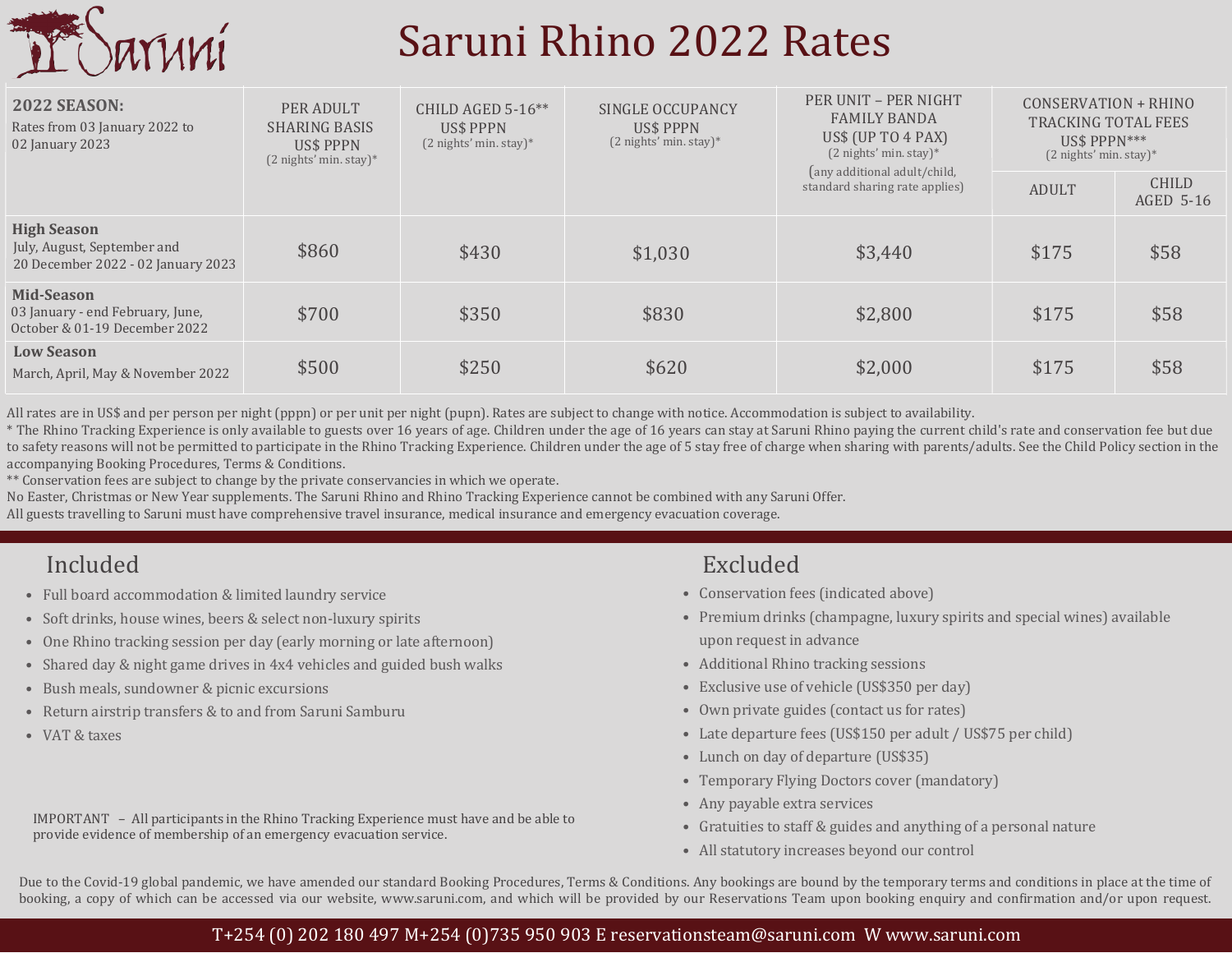

## Saruni Mara 2022 Rates

| <b>2022 SEASON:</b><br>Rates from 03 January 2022 to<br>02 January 2023                 | PER ADULT<br><b>SHARING BASIS</b><br>US\$ PPPN | CHILD AGED $5-16*$<br>US\$ PPPN | SINGLE OCCUPANCY<br><b>US\$ PPPN</b> | PER UNIT - PER NIGHT<br>FAMILY VILLA + PRIVATE VILLA<br>US\$ PPPN                      |              | <b>CONSERVATION FEES**</b> |  |
|-----------------------------------------------------------------------------------------|------------------------------------------------|---------------------------------|--------------------------------------|----------------------------------------------------------------------------------------|--------------|----------------------------|--|
|                                                                                         |                                                |                                 |                                      | US\$ (UP TO $4$ PAX)<br>(any additional adult/child,<br>standard sharing rate applies) | <b>ADULT</b> | <b>CHILD</b><br>AGED 5-16  |  |
| <b>High Season</b><br>July, August, September and<br>20 December 2022 - 02 January 2023 | \$860                                          | \$430                           | \$1,030                              | \$3,440                                                                                | \$116        | \$58                       |  |
| Mid-Season<br>03 January - end February, June,<br>October & 01-19 December 2022         | \$700                                          | \$350                           | \$830                                | \$2,800                                                                                | \$116        | \$58                       |  |
| <b>Low Season</b><br>March, April, May & November 2022                                  | \$500                                          | \$250                           | \$620                                | \$2,000                                                                                | \$116        | \$58                       |  |

All rates are in US\$ and per person per night (pppn) or per unit per night (pupn). Rates are subject to change with notice. Accommodation is subject to availability.

\* Children under the age of 5 stay free of charge when sharing with parents/adults. See the Child Policy section in the accompanying Booking Procedures, Terms & Conditions.

\*\* Conservation fees are subject to change by the private conservancies in which we operate.

No Easter, Christmas or New Year supplements.

All guests travelling to Saruni must have comprehensive travel insurance, medical insurance and emergency evacuation coverage.

Masai Mara National Reserve visits, if requested are charged additionally.

Masai Mara National Reserve entry fees and exclusive use of the vehicle are payable extra costs.

- Full-board accommodation & limited laundry service
- Soft drinks, house wines, beers & select non-luxury spirits
- Shared day & night game drives in 4x4 vehicles and guided bush walks
- Bush meals, sundowner & picnic excursions
- One complimentary Back & Neck massage (30 min.) per room per stay
- Warriors Academy (upon request and bookable in advance)
- Return airstrip transfers
- VAT & taxes

## Included Excluded

- Conservation fees (indicated above)
- Premium drinks (champagne, luxury spirits and special wines)
- Additional Wellbeing Space treatments
- Exclusive use of vehicle (US\$350 per day)
- Own private guides (contact us for rates)
- Late departure fees (US\$150 per adult / US\$75 per child)
- Lunch on day of departure (US\$35)
- Visit to the Masai Mara National Reserve (contact us for rates)
- Any payable extra services
- Gratuities to staff & guides and anything of a personal nature
- Temporary Flying Doctors cover
- All statutory increases beyond our control

Due to the Covid-19 global pandemic, we have amended our standard Booking Procedures, Terms & Conditions. Any bookings are bound by the temporary terms and conditions in place at the time of booking, a copy of which can be accessed via our website, www.saruni.com, and which will be provided by our Reservations Team upon booking enquiry and confirmation and/or upon request.